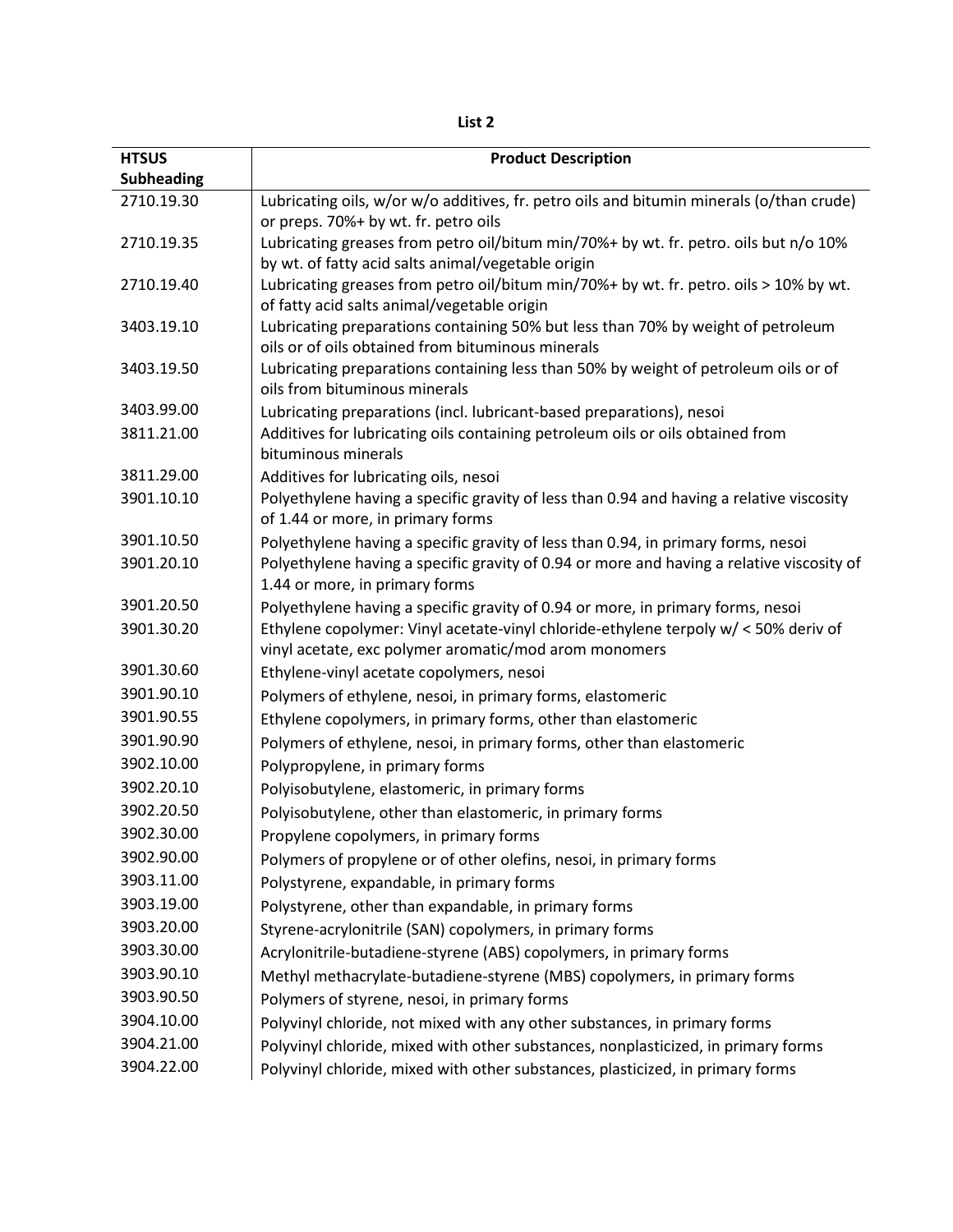| <b>HTSUS</b>      | <b>Product Description</b>                                                                                            |
|-------------------|-----------------------------------------------------------------------------------------------------------------------|
| <b>Subheading</b> |                                                                                                                       |
| 3904.30.20        | Vinyl chloride copolymer: Vinyl acetate-vinyl chloride-ethylene terpoly w/< 50% deriv                                 |
|                   | vinyl acetate, exc polymer aromatic/mod arom monomers                                                                 |
| 3904.30.60        | Vinyl chloride-vinyl acetate copolymers, nesoi                                                                        |
| 3904.40.00        | Vinyl chloride copolymers nesoi, in primary forms                                                                     |
| 3904.50.00        | Vinylidene chloride polymers, in primary forms                                                                        |
| 3904.61.00        | Polytetrafluoroethylene (PTFE), in primary forms                                                                      |
| 3904.69.10        | Fluoropolymers, elastomeric, other than polytetrafluoroethylene, in primary forms                                     |
| 3904.69.50        | Fluoropolymers, other than elastomeric and other than polytetrafluoroethylene, in                                     |
|                   | primary forms                                                                                                         |
| 3904.90.10        | Polymers of vinyl chloride or of other halogenated olefins, nesoi, in primary forms,                                  |
| 3904.90.50        | elastomeric, in primary forms<br>Polymers of vinyl chloride or of other halogenated olefins, nesoi, in primary forms, |
|                   | other than elastomeric, in primary forms                                                                              |
| 3905.12.00        | Polyvinyl acetate, in aqueous dispersion                                                                              |
| 3905.19.00        | Polyvinyl acetate, other than in aqueous dispersion, in primary forms                                                 |
| 3905.21.00        | Vinyl acetate copolymers, in aqueous dispersion                                                                       |
| 3905.29.00        | Vinyl acetate copolymers, other than in aqueous dispersion, in primary forms                                          |
| 3905.30.00        | Polyvinyl alcohols, whether or not containing unhydrolyzed acetate groups, in primary                                 |
|                   | forms                                                                                                                 |
| 3905.91.10        | Copolymers of vinyl esters or other vinyls, in primary forms, containing by weight 50%                                |
|                   | or more of derivatives of vinyl acetate                                                                               |
| 3905.91.50        | Copolymers of vinyl esters or other vinyls, in primary forms, nesoi                                                   |
| 3905.99.80        | Polymers of vinyl esters or other vinyl polymers, in primary forms, nesoi                                             |
| 3906.10.00        | Polymethyl methacrylate, in primary forms                                                                             |
| 3906.90.10        | Acrylic polymers (except PMMA) in primary forms, elastomeric                                                          |
| 3906.90.20        | Acrylic plastics polymers (except PMMA), in primary forms, nonelastomeric                                             |
| 3906.90.50        | Acrylic polymers (except plastics or elastomers), in primary forms, nesoi                                             |
| 3907.10.00        | Polyacetals in primary forms                                                                                          |
| 3907.20.00        | Polyethers, other than polyacetals, in primary forms                                                                  |
| 3907.30.00        | Epoxide resins in primary forms                                                                                       |
| 3907.40.00        | Polycarbonates in primary forms                                                                                       |
| 3907.50.00        | Alkyd resins in primary forms                                                                                         |
| 3907.61.00        | Polyethylene terephthalate, having a viscosity number of 78 ml/g or higher                                            |
| 3907.69.00        | Polyethylene terephthalate, having a viscosity number less than 78 ml/g                                               |
| 3907.70.00        | Poly(lactic acid)                                                                                                     |
| 3907.91.20        | Unsaturated allyl resins, uncompounded                                                                                |
| 3907.91.40        | Unsaturated allyl resins, nesoi                                                                                       |
| 3907.91.50        | Unsaturated polyesters, other than allyl resins in primary forms                                                      |
| 3907.99.20        | Thermoplastic liquid crystal aromatic polyester copolymers                                                            |
| 3907.99.50        | Other polyesters nesoi, saturated, in primary forms                                                                   |
| 3908.10.00        | Polyamide-6, -11, -12, -6,6, -6,9, -6,10 or -6,12 in primary form                                                     |
| 3908.90.20        | Bis(4-amino-3-methylcyclohexyl)methaneisophthalic acid-laurolactam copolymer                                          |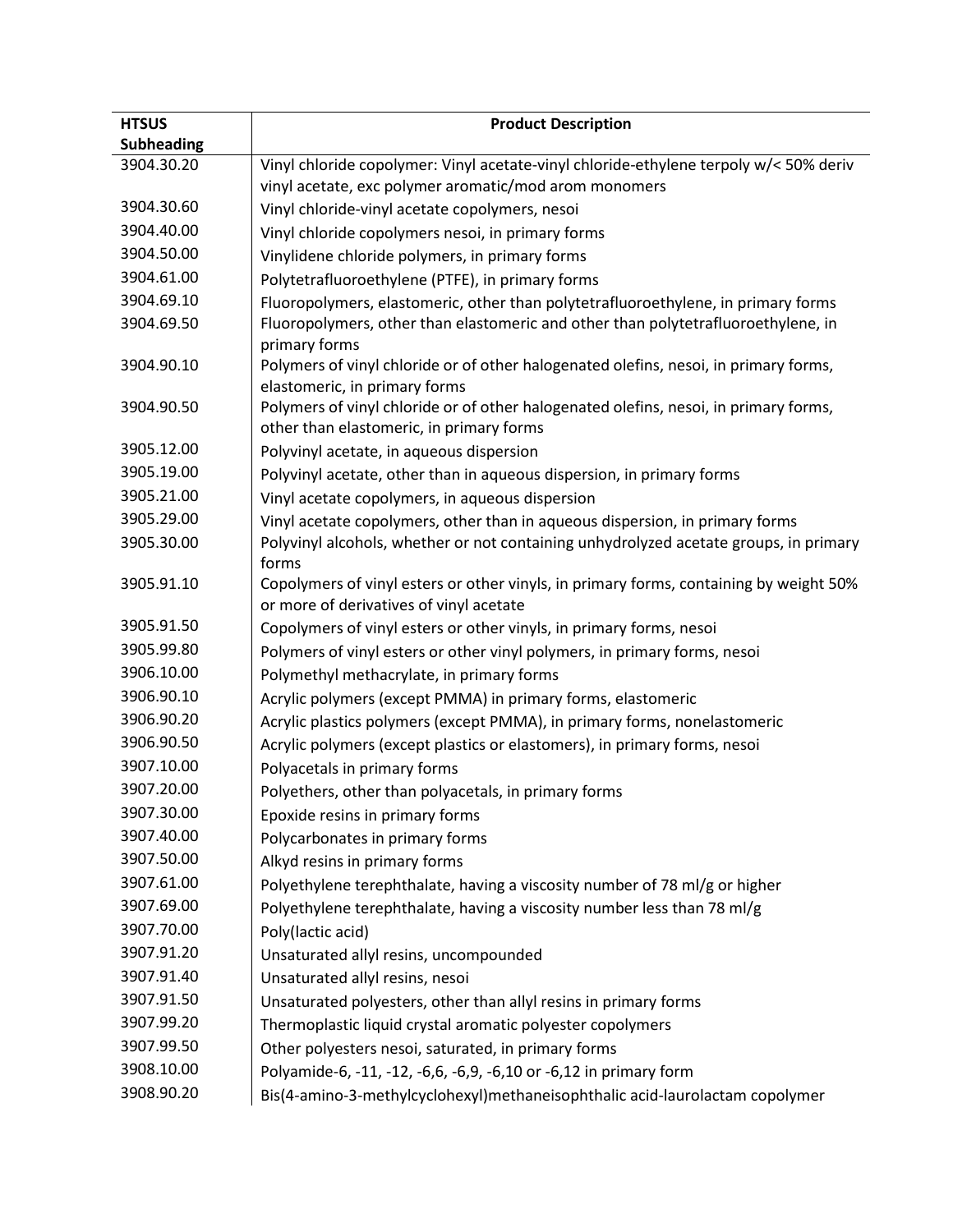| <b>HTSUS</b>      | <b>Product Description</b>                                                                                                            |
|-------------------|---------------------------------------------------------------------------------------------------------------------------------------|
| <b>Subheading</b> |                                                                                                                                       |
| 3908.90.70        | Other polyamides in primary forms                                                                                                     |
| 3909.10.00        | Urea resins; thiourea resins                                                                                                          |
| 3909.20.00        | Melamine resins                                                                                                                       |
| 3909.40.00        | <b>Phenolic resins</b>                                                                                                                |
| 3909.50.10        | Polyurethanes, elastomeric, in primary forms                                                                                          |
| 3909.50.20        | Polyurethanes: cements, in primary forms                                                                                              |
| 3909.50.50        | Polyurethanes, other than elastomeric or cements, in primary forms                                                                    |
| 3910.00.00        | Silicones in primary forms                                                                                                            |
| 3911.10.00        | Petroleum resins, coumarone, indene, or coumarone-indene resins and polyterpenes,                                                     |
|                   | in primary forms                                                                                                                      |
| 3911.90.10        | Elastomeric polysulfides, polysulfones and other products specified in note 3 to<br>chapter 39, nesoi, in primary forms               |
| 3911.90.15        | Specified carbodiimide or homopolymer with polyethylene thermoplastic goods                                                           |
| 3911.90.25        | Thermoplastic polysulfides, polysulfones & oth products spec in note 3, chapt 39, cont<br>aromatic monomer units or derived therefrom |
| 3911.90.35        | Benzenamine; and hydrocarbon novolac cyanate ester                                                                                    |
| 3911.90.45        | Thermosetting polysulfides, polysulfones & oth products spec in note 3, chapt 39,                                                     |
|                   | cont aromatic monomer units or derived therefrom                                                                                      |
| 3911.90.70        | Chlorinated synthetic rubber                                                                                                          |
| 3911.90.90        | Polysulfides, polysulfones & other products specified in note 3 to chapter 39, nesoi                                                  |
| 3912.12.00        | Cellulose acetates, nesoi, in primary forms, plasticized                                                                              |
| 3912.20.00        | Cellulose nitrates (including collodions), in primary forms                                                                           |
| 3912.39.00        | Cellulose ethers, other than carboxymethylcellulose and its salts, in primary forms                                                   |
| 3912.90.00        | Cellulose and its chemical derivatives nesoi, in primary forms                                                                        |
| 3913.10.00        | Alginic acid, and its salts and esters, in primary forms                                                                              |
| 3913.90.10        | Chemical derivatives of natural rubber, nesoi, in primary forms                                                                       |
| 3913.90.50        | Natural polymers and modified natural polymers, nesoi, in primary forms                                                               |
| 3914.00.20        | Cross-linked polyvinylbenzyltrimethylammonium chloride (Cholestyramine resin USP)                                                     |
| 3914.00.60        | Ion-exchangers based on polymers of headings 3901 to 3913, in primary forms, nesoi                                                    |
| 3916.10.00        | Monofilament with cross-section dimension over 1 mm, rods, sticks, profile shapes, at                                                 |
|                   | most surface-worked, of polymers of ethylene                                                                                          |
| 3916.20.00        | Monofilament with cross-section dimension over 1 mm, rods, sticks, profile shapes, at                                                 |
|                   | most surface-worked, of polymers of vinyl chloride                                                                                    |
| 3916.90.10        | Monofilament with cross-section dimension over 1 mm, rods, sticks, profile shapes, at                                                 |
| 3916.90.30        | most surface-worked, of acrylic polymers<br>Monafilament nesoi, of plastics, excluding ethylene, vinyl chloride and acrylic           |
|                   | polymers                                                                                                                              |
| 3916.90.50        | Rods, sticks and profile shapes, at most surface-worked, of plastics, nesoi                                                           |
| 3917.21.00        | Tubes, pipes and hoses, rigid, of polymers of ethylene                                                                                |
| 3917.22.00        | Tubes, pipes and hoses, rigid, of polymers of propylene                                                                               |
| 3917.23.00        | Tubes, pipes and hoses, rigid, of polymers of vinyl chloride                                                                          |
| 3917.29.00        | Tubes, pipes and hoses, rigid, of other plastics nesoi                                                                                |
| 3917.31.00        | Flexible plastic tubes, pipes and hoses, having a minimum burst pressure of 27.6 MPa                                                  |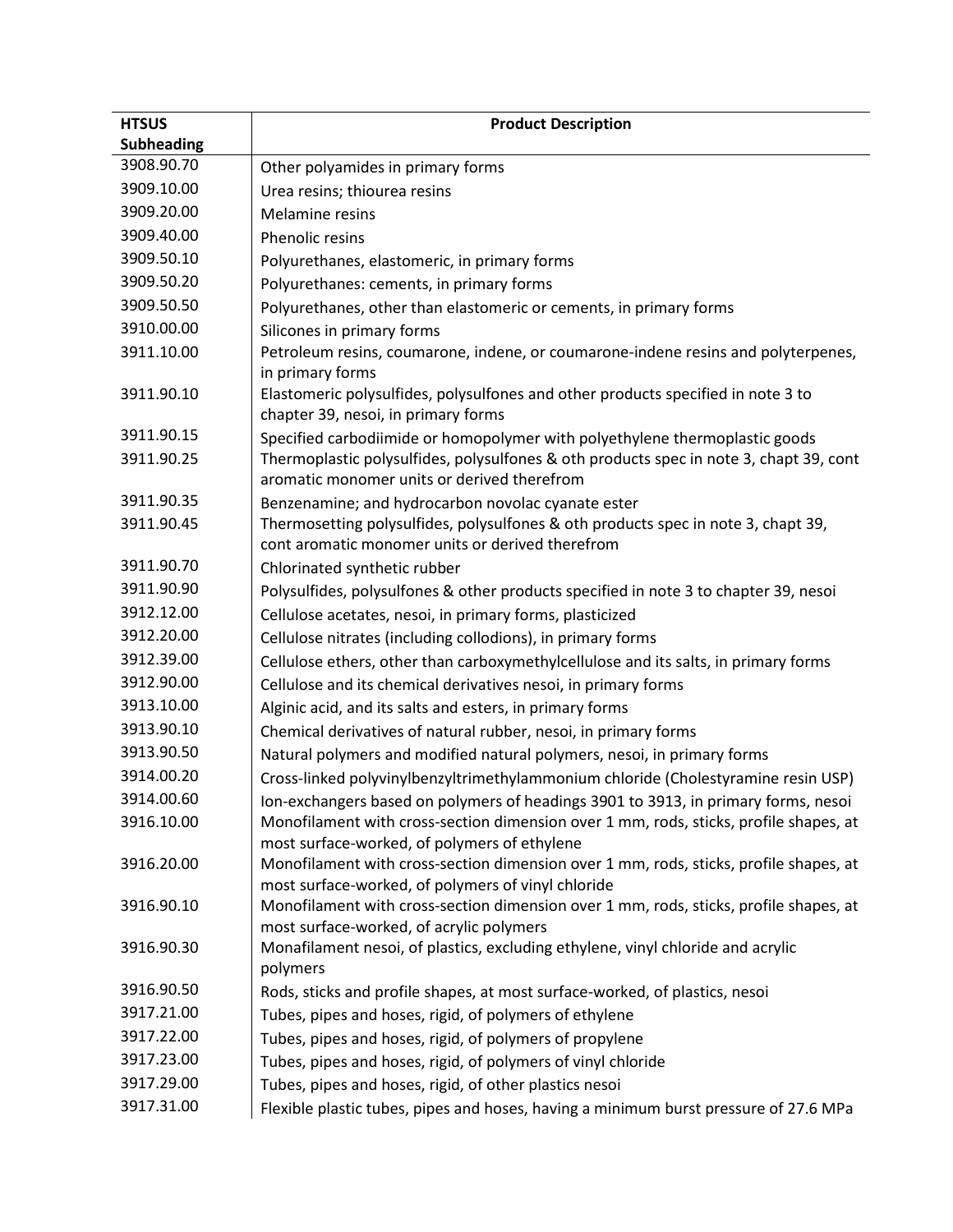| <b>HTSUS</b>      | <b>Product Description</b>                                                                                                                                                        |
|-------------------|-----------------------------------------------------------------------------------------------------------------------------------------------------------------------------------|
| <b>Subheading</b> |                                                                                                                                                                                   |
| 3917.32.00        | Tubes, pipes and hoses, of plastics, other than rigid, not reinforced or otherwise<br>combined with other materials, without fittings                                             |
| 3917.40.00        | Fittings of plastics, for plastic tubes, pipes and hoses, nesoi                                                                                                                   |
| 3919.10.10        | Self-adhesive plates, sheets, other flat shapes, of plastics, in rolls n/o 20 cm wide,<br>light-reflecting surface produced by glass grains                                       |
| 3919.10.20        | Self-adhesive plates, sheets, other flat shapes, of plastics, in rolls n/o 20 cm wide, not<br>having a light-reflecting glass grain surface                                       |
| 3919.90.10        | Self-adhesive plates, sheets, other flat shapes, of plastics, light-reflecting surface<br>produced by glass grains, nesoi                                                         |
| 3919.90.50        | Self-adhesive plates, sheets, other flat shapes, of plastics, not having a light-reflecting<br>surface produced by glass grains, nesoi                                            |
| 3920.10.00        | Nonadhesive plates, sheets, film, foil and strip, noncellular, not reinforced or<br>combined with other materials, of polymers of ethylene                                        |
| 3920.20.00        | Nonadhesive plates, sheets, film, foil and strip, noncellular, not reinforced or<br>combined with other materials, of polymers of propylene                                       |
| 3920.30.00        | Nonadhesive plates, sheets, film, foil and strip, noncellular, not reinforced or<br>combined with other materials, of polymers of styrene                                         |
| 3920.43.10        | Nonadhesive plates/sheets/film/foil/strip made imitation of patent leather, of vinyl<br>chloride polymers, not less 6% plasticizers                                               |
| 3920.43.50        | Nonadhesive plate/sheet/film/foil/strip, noncellular, not comb w/other materials, of<br>vinyl chloride polymers, not less 6% plasticizer, nesoi                                   |
| 3920.49.00        | Nonadhesive plates, sheets, film, foil, strip, noncellular, not combined w/other<br>materials, of polymers of vinyl chloride, < 6% plasticizers                                   |
| 3920.51.10        | Nonadhesive plates, sheets, film, foil and strip, noncellular, not combined with other<br>materials, of polymethyl methacrylate, flexible                                         |
| 3920.51.50        | Nonadhesive plates, sheets, film, foil and strip, noncellular, not combined with other<br>materials, of polymethyl methacrylate, not flexible                                     |
| 3920.59.10        | Nonadhesive plates, sheets, film, foil and strip, noncellular, not combined with other<br>materials, of acrylic polymers, flexible, nesoi                                         |
| 3920.59.40        |                                                                                                                                                                                   |
| 3920.59.80        | Transparent sheeting containing 30% or more by weight of lead<br>Plates, sheets, film, etc, noncellular, not reinforced, laminated, combined, of other<br>acrylic polymers, nesoi |
| 3920.61.00        | Nonadhesive plates, sheets, film, foil and strip, noncellular, not combined with other<br>materials, of polycarbonates                                                            |
| 3920.62.00        | Nonadhesive plates, sheets, film, foil and strip, noncellular, not combined with other<br>materials, of polyethylene terephthalate                                                |
| 3920.63.10        | Nonadhesive plates, sheets, film, foil and strip, noncellular, not combined with other<br>materials, of unsaturated polyesters, flexible                                          |
| 3920.63.20        | Nonadhesive plates, sheets, film, foil and strip, noncellular, not combined with other<br>materials, of unsaturated polyesters, not flexible                                      |
| 3920.69.00        | Nonadhesive plates, sheets, film, foil and strip, noncellular, not combined with other<br>materials, of polyesters, nesoi                                                         |
| 3920.71.00        | Nonadhesive plates, sheets, film, foil and strip, noncellular, not combined with other<br>materials, of regenerated cellulose                                                     |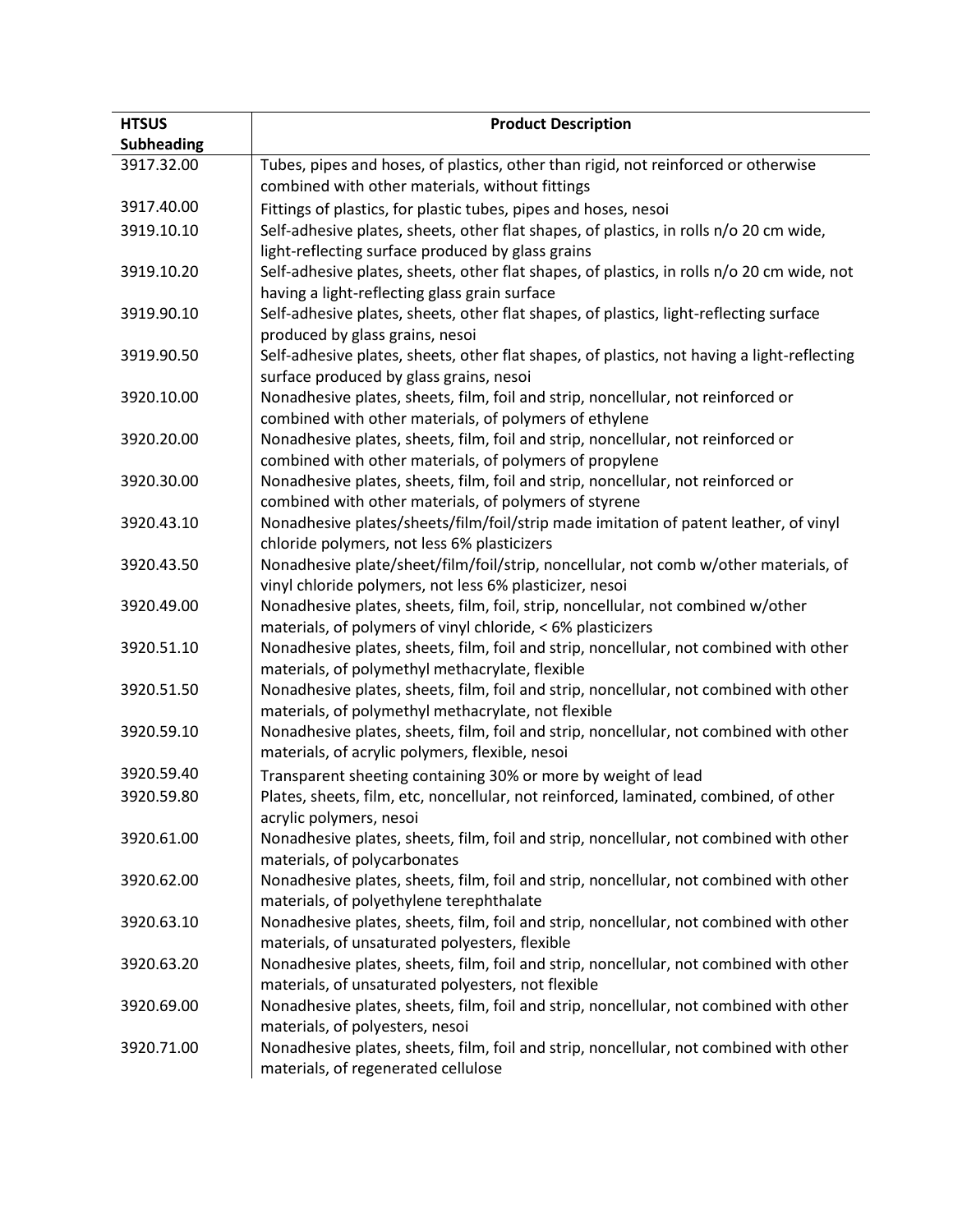| <b>HTSUS</b><br><b>Subheading</b> | <b>Product Description</b>                                                                   |
|-----------------------------------|----------------------------------------------------------------------------------------------|
| 3920.73.00                        | Nonadhesive plates, sheets, film, foil and strip, noncellular, not combined with other       |
|                                   | materials, of cellulose acetate                                                              |
| 3920.79.05                        | Nonadhesive plates, sheets, film, foil and strip, noncellular, not combined with other       |
|                                   | materials, of vulcanized fiber                                                               |
| 3920.79.10                        | Nonadhesive films, strips, sheets, noncellular, not combined with other materials, of        |
|                                   | other cellulose derivatives nesoi, n/o 0.076 mm thick                                        |
| 3920.79.50                        | Nonadhesive plates, sheets, film, foil and strip, noncellular, not combined with other       |
|                                   | materials, of cellulose derivatives, nesoi                                                   |
| 3920.91.00                        | Nonadhesive plates, sheets, film, foil and strip, noncellular, not combined with other       |
|                                   | materials, of polyvinyl butyral                                                              |
| 3920.92.00                        | Nonadhesive plates, sheets, film, foil and strip, noncellular, not combined with other       |
|                                   | materials, of polyamides                                                                     |
| 3920.93.00                        | Nonadhesive plates, sheets, film, foil and strip, noncellular, not combined with other       |
|                                   | materials, of amino-resins                                                                   |
| 3920.94.00                        | Nonadhesive plates, sheets, film, foil and strip, noncellular, not combined with other       |
|                                   | materials, of phenolic resins                                                                |
| 3920.99.10                        | Nonadhesive film, noncellular, not combined with other materials, of plastics nesoi,         |
|                                   | flexible, over 0.152mm thick, not in rolls                                                   |
| 3920.99.20                        | Nonadhesive film, strips and sheets, noncellular, not combined with other materials,         |
|                                   | of plastics nesoi, flexible                                                                  |
| 3920.99.50                        | Nonadhesive plates, sheets, film, foil and strip, noncellular, not combined with other       |
|                                   | materials, of plastics, nesoi                                                                |
| 3921.11.00                        | Nonadhesive plates, sheets, film, foil and strip, cellular, of polymers of styrene           |
| 3921.12.11                        | Nonadhesive plates, sheets, film, foil, strip, cellular, of polymers of vinyl chloride, with |
|                                   | man-made textile fibers, over 70% plastics                                                   |
| 3921.12.15                        | Nonadhesive plates, sheets, film, foil, strip, cellular, of polymers of vinyl chloride, with |
|                                   | man-made textile fibers, n/o 70% plastics                                                    |
| 3921.12.19                        | Nonadhesive plates, sheets, film, foil and strip, cellular, of polymers of vinyl chloride,   |
|                                   | combined with textile materials, nesoi                                                       |
| 3921.12.50                        | Nonadhesive plates, sheets, film, foil and strip, cellular, of polymers of vinyl chloride,   |
|                                   | not combined with textile materials                                                          |
| 3921.13.11                        | Nonadhesive plates, sheets, film, foil and strip, cellular, of polyurethanes, with man-      |
|                                   | made textile fibers, over 70% plastics                                                       |
| 3921.13.15                        | Nonadhesive plates, sheets, film, foil and strip, cellular, of polyurethanes, with man-      |
|                                   | made textile fibers, not over 70 percent plastics                                            |
| 3921.13.19                        | Nonadhesive plates, sheets, film, foil and strip, cellular, of polyurethanes, combined       |
|                                   | with textile materials nesoi                                                                 |
| 3921.13.50                        | Nonadhesive plates, sheets, film, foil and strip, cellular, of polyurethanes, not            |
|                                   | combined with textile materials, nesoi                                                       |
| 3921.14.00                        | Nonadhesive plates, sheets, film, foil and strip, cellular, of regenerated cellulose         |
| 3921.19.00                        | Nonadhesive plates, sheets, film, foil and strip, cellular, of plastics nesoi                |
| 3921.90.11                        | Nonadhesive plates, sheets, film, foil, strip, of noncellular plastics combined with         |
|                                   | man-made fibers, n/o 1.492 kg/sq m, over 70% plastics                                        |
| 3921.90.15                        | Nonadhesive plates, sheets, film, foil, strip, of noncellular plastics combined with         |
|                                   | man-made fibers, n/o 1.492 kg/sq m, n/o 70% plastics                                         |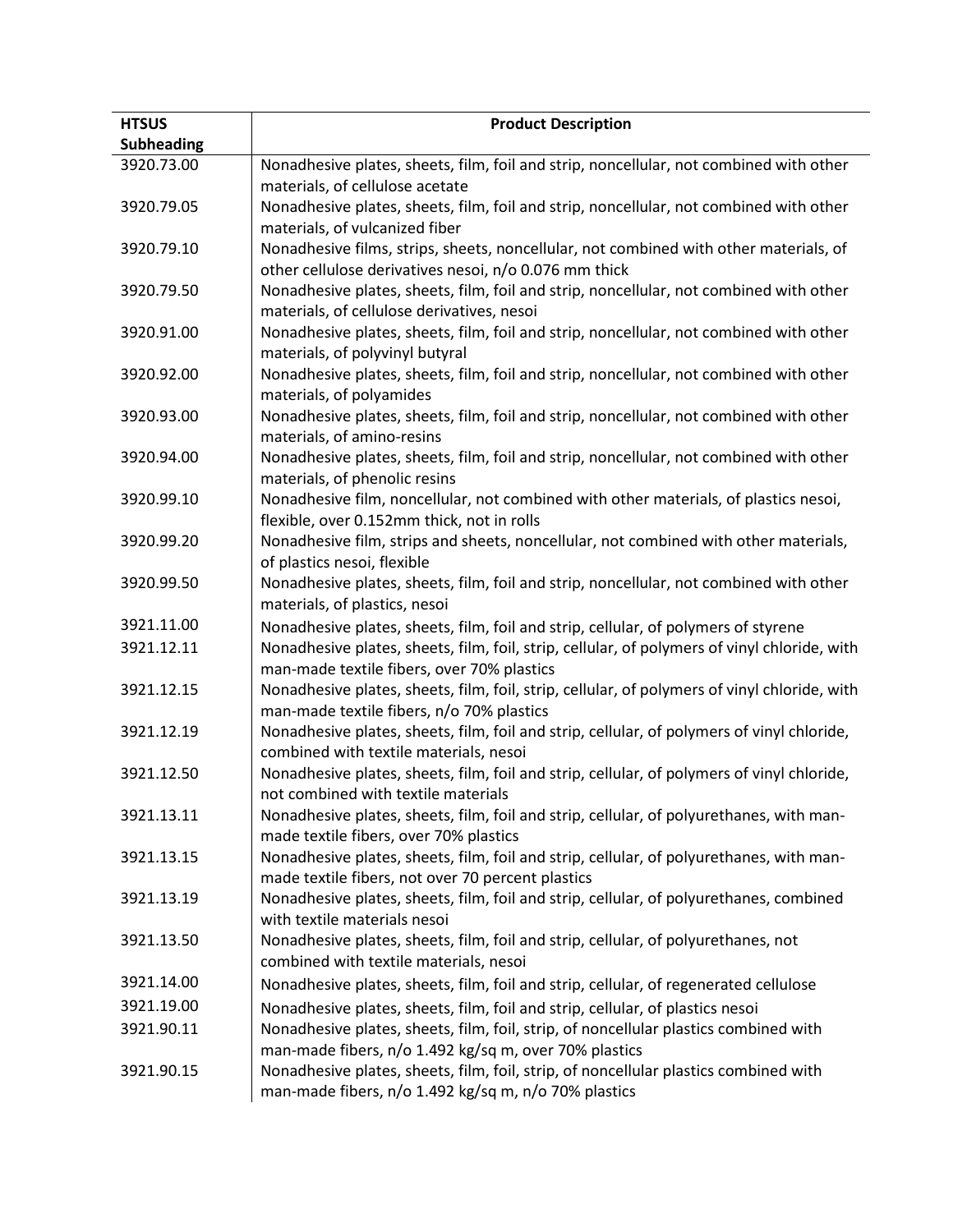| <b>HTSUS</b><br><b>Subheading</b> | <b>Product Description</b>                                                                                   |
|-----------------------------------|--------------------------------------------------------------------------------------------------------------|
| 3921.90.19                        | Nonadhesive plates, sheets, film, foil and strip, of noncellular plastics combined with                      |
|                                   | textile materials, nesoi, not over 1.492 kg/sq m                                                             |
| 3921.90.21                        | Nonadhesive plates, sheets, film, foil and strip, of noncellular plastics combined with                      |
|                                   | cotton, over 1.492 kg/sq m                                                                                   |
| 3921.90.25                        | Nonadhesive plates, sheets, film, foil and strip, of noncellular plastics combined with                      |
|                                   | man-made fibers, over 1.492 kg/sq m                                                                          |
| 3921.90.29                        | Nonadhesive plates, sheets, film, foil and strip, of noncellular plastics combined with                      |
|                                   | textile materials, nesoi, over 1.492 kg/sq m                                                                 |
| 3921.90.40                        | Nonadhesive plates, sheets, film, foil and strip, flexible, nesoi, of noncellular plastics                   |
| 3921.90.50                        | Nonadhesive plates, sheets, film, foil and strip, nonflexible, nesoi, of noncellular                         |
|                                   | plastics                                                                                                     |
| 7002.20.10                        | Glass rods of fused quartz or other fused silica, unworked                                                   |
| 7308.10.00                        | Iron or steel, bridges and bridge sections                                                                   |
| 7308.20.00                        | Iron or steel, towers and lattice masts                                                                      |
| 7308.90.30                        | Iron or steel, not in part alloy steel, columns, pillars, posts, beams and girders                           |
| 7308.90.60                        | Iron or steel, columns, pillars, posts, beams and girders, nesoi                                             |
| 7308.90.70                        | Steel, grating for structures or parts of structures                                                         |
| 7308.90.95                        | Iron or steel, structures (excluding prefab structures of 9406) and parts of structures,                     |
|                                   | nesoi                                                                                                        |
| 7614.10.10                        | Aluminum, stranded wire, cables & the like w/steel core, not electrically insulated, not                     |
|                                   | fitted with fittings & not made up into articles                                                             |
| 7614.90.20                        | Aluminum, elect. conductors of stranded wire, cables & the like (o/than w/steel core),                       |
|                                   | n/elect. insulated, n/fitted w/fittings or articles                                                          |
| 8406.82.10                        | Steam turbines other than for marine propulsion, of an output not exceeding 40 MW                            |
| 8407.34.05                        | Spark-ignition reciprocating piston engines used in agricultural tractors, cylinder                          |
|                                   | capacity over 1000 cc to 2000 cc                                                                             |
| 8407.34.35                        | Spark-ignition reciprocating piston engines used in agricultural tractors, cylinder<br>capacity over 2000 cc |
| 8407.90.10                        | Spark-ignition rotary or reciprocating internal-combustion piston engines nesoi,                             |
|                                   | installed in agricultural/horticultural machinery/equipment                                                  |
| 8407.90.90                        | Spark-ignition rotary or reciprocating internal-combustion piston engines, for                               |
|                                   | machinery or equipment nesoi                                                                                 |
| 8408.20.10                        | Compression-ignition internal-combustion piston engines to be installed in tractors                          |
|                                   | suitable for agricultural use                                                                                |
| 8419.60.10                        | Machinery for liquefying air or gas containing brazed aluminum plate-fin heat                                |
|                                   | exchangers                                                                                                   |
| 8419.89.10                        | Machinery and equipment for the treatment of materials (by a process which changes                           |
|                                   | temperatures), for making paper pulp, paper or paperboard                                                    |
| 8419.89.95                        | Industrial machinery, plant or equipment for the treatment of materials, by process                          |
|                                   | involving a change in temperature, nesoi                                                                     |
| 8420.10.20                        | Calendering or similar rolling machines for making paper pulp, paper or paperboard                           |
| 8420.99.10                        | Parts of calendering or rolling machines for processing textiles                                             |
| 8424.82.00                        | Agricultural or horticultural projecting or dispersing equipment including irrigation                        |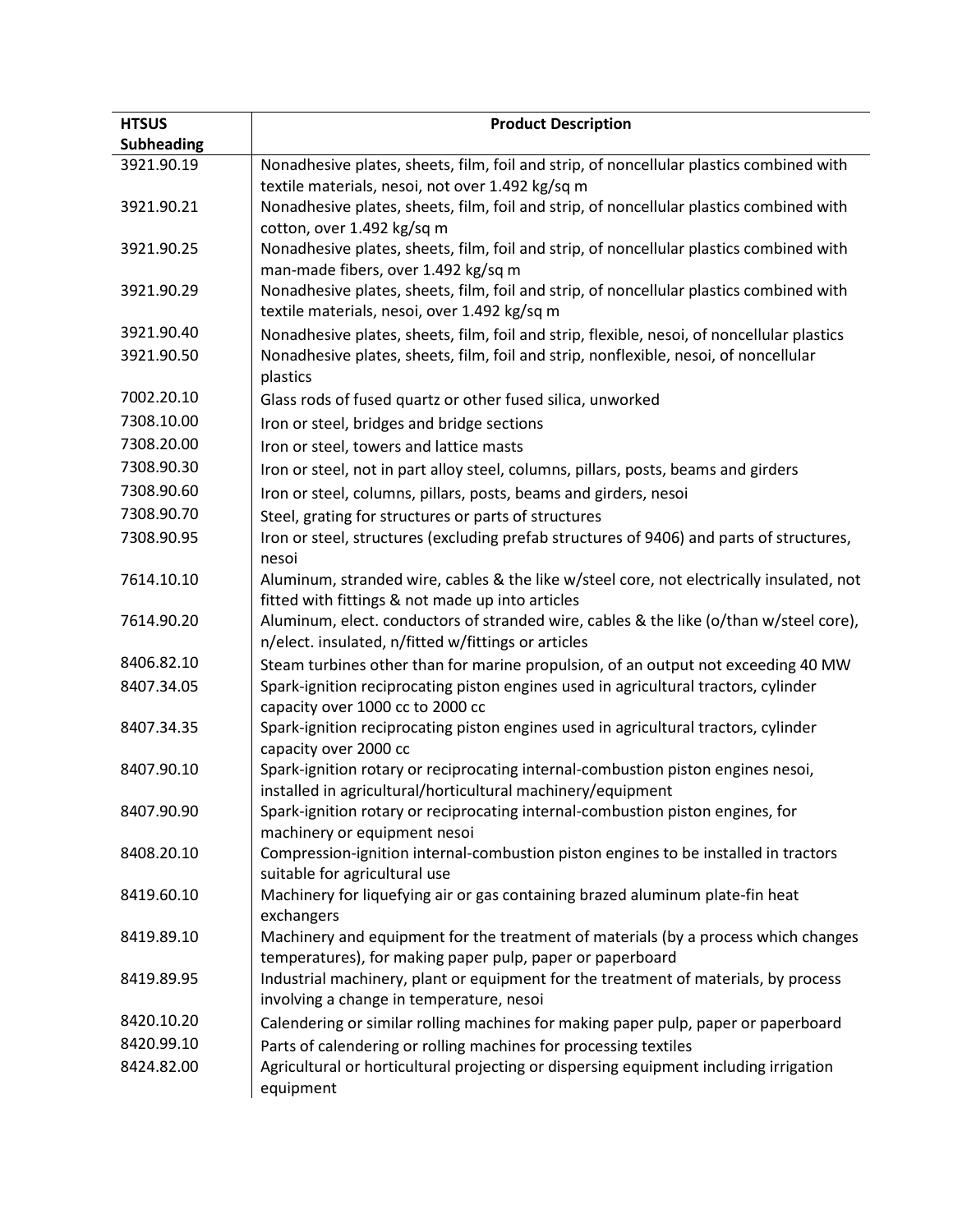| <b>HTSUS</b>      | <b>Product Description</b>                                                                                                                      |
|-------------------|-------------------------------------------------------------------------------------------------------------------------------------------------|
| <b>Subheading</b> |                                                                                                                                                 |
| 8424.89.90        | Other mechanical appliances for projecting, dispersing or spraying liquids or powders,                                                          |
| 8432.29.00        | nesoi<br>Harrows (other than disc), scarifiers, cultivators, weeders and hoes for soil                                                          |
|                   | preparation or cultivation                                                                                                                      |
| 8432.31.00        | No-till direct seeders, planters and transplanters                                                                                              |
| 8432.39.00        | Seeders, planters and transplanters, nesoi                                                                                                      |
| 8432.42.00        | Fertilizer distributors                                                                                                                         |
| 8443.99.40        | Parts of photocopying apparatus of subheading 8443.39.20 specified in additional U.S.                                                           |
|                   | note 4 to this chapter                                                                                                                          |
| 8455.90.40        | Parts for metal-rolling mills, other than rolls, in the form of castings or weldments,<br>individually weighing less than 90 tons               |
| 8464.10.01        | Sawing machines for working stone, ceramics, concrete, asbestos-cement or like                                                                  |
|                   | mineral materials or for cold working glass                                                                                                     |
| 8465.95.00        | Drilling or mortising machines for working wood, cork, bone, hard rubber, hard<br>plastics or similar hard materials                            |
| 8465.96.00        | Splitting, slicing or paring machines for working wood, cork, bone, hard rubber, hard                                                           |
|                   | plastics or similar hard materials                                                                                                              |
| 8466.30.80        | Special attachments for use solely or principally for machine tools of headings 8456 to                                                         |
|                   | 8465, nesoi                                                                                                                                     |
| 8473.50.60        | Part/accessory (also face plate and lock latch) of printed circuit assemblies suitable for<br>use w/machine of two or more heading 8469 to 8472 |
| 8473.50.90        | Parts and accessories, nesoi, suitable for use with machines of two or more of the                                                              |
|                   | headings 8469 to 8472                                                                                                                           |
| 8475.29.00        | Machines for manufacturing or hot working glass or glassware, nesoi                                                                             |
| 8483.30.80        | Bearing housings nesoi; plain shaft bearings                                                                                                    |
| 8486.10.00        | Machines and apparatus for the manufacture of boules or wafers                                                                                  |
| 8486.20.00        | Machines and apparatus for the manufacture of semiconductor devices or electronic<br>integrated circuits                                        |
| 8486.30.00        | Machines and apparatus for the manufacture of flat panel displays                                                                               |
| 8486.40.00        | Machines and apparatus for the manufacture of masks and reticles; for the assembly                                                              |
|                   | of electronic integrated circuits;                                                                                                              |
| 8486.90.00        | Parts and accessories of the machines and apparatus for the manufacture of                                                                      |
|                   | semiconductor devices, electronic integrated circuits and flat pa                                                                               |
| 8501.10.20        | Electric motors of an output of under 18.65 W, synchronous, valued not over \$4 each                                                            |
| 8501.10.60        | Electric motors of an output of 18.65 W or more but not exceeding 37.5 W                                                                        |
| 8501.20.40        | Universal AC/DC motors of an output exceeding 74.6 W but not exceeding 735 W                                                                    |
| 8501.31.40        | DC motors, nesoi, of an output exceeding 74.6 W but not exceeding 735 W                                                                         |
| 8501.31.80        | DC generators of an output not exceeding 750 W                                                                                                  |
| 8501.32.20        | DC motors nesoi, of an output exceeding 750 W but not exceeding 14.92 kW                                                                        |
| 8501.32.60        | DC generators of an output exceeding 750 W but not exceeding 75 kW                                                                              |
| 8501.33.20        | DC motors nesoi, of an output exceeding 75 kW but under 149.2 kW                                                                                |
| 8501.33.30        | DC motors, nesoi, 149.2 kW or more but not exceeding 150 kW                                                                                     |
| 8501.52.40        | AC motors nesoi, multi-phase, of an output exceeding 750 W but not exceeding 14.92<br>kW                                                        |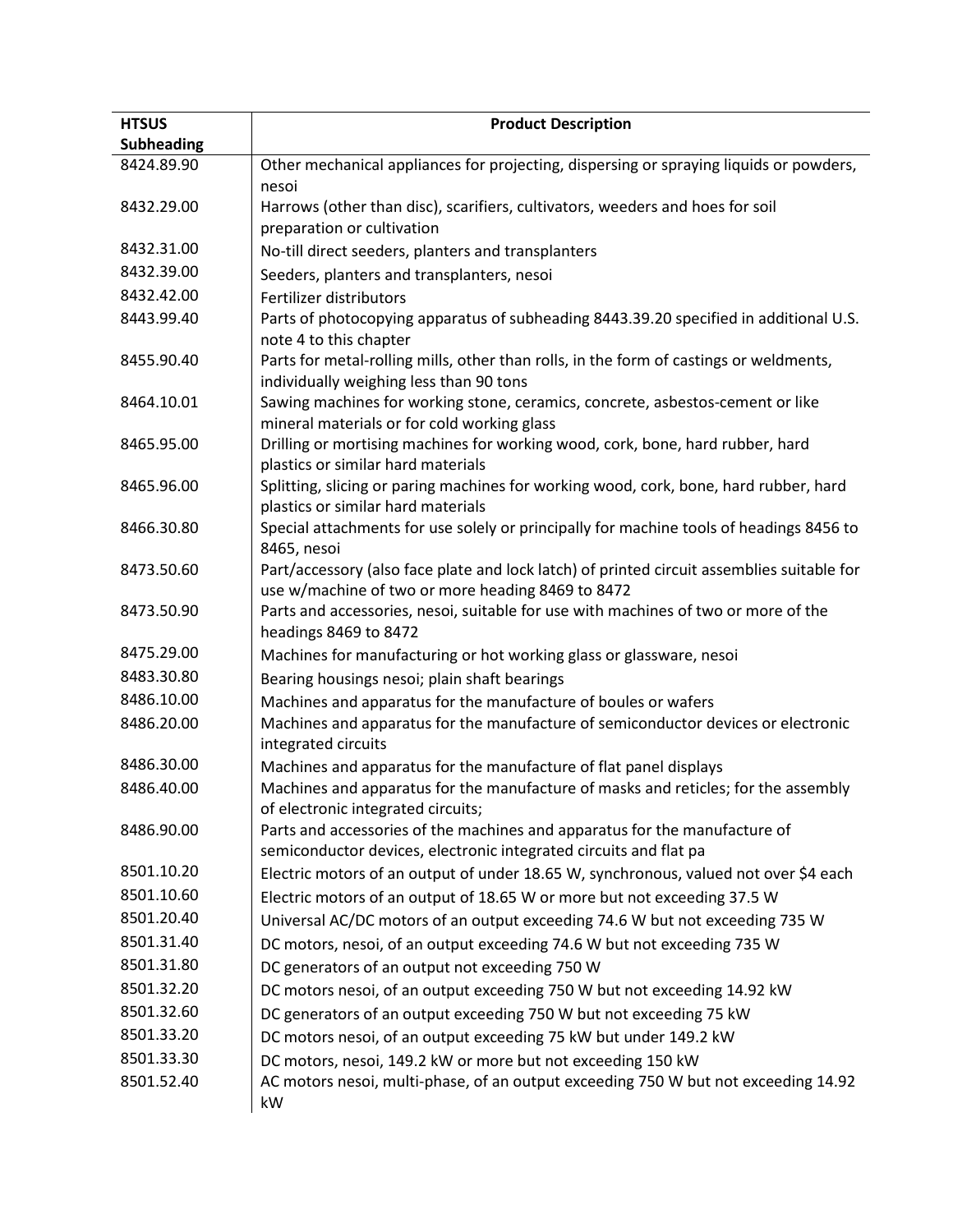| <b>HTSUS</b>      | <b>Product Description</b>                                                                                                                     |
|-------------------|------------------------------------------------------------------------------------------------------------------------------------------------|
| <b>Subheading</b> |                                                                                                                                                |
| 8501.53.60        | AC motors, nesoi, multi-phase, 149.2 kW or more but not exceeding 150 kW                                                                       |
| 8503.00.95        | Other parts, nesoi, suitable for use solely or principally with the machines in heading<br>8501 or 8502                                        |
| 8507.80.40        | Other storage batteries nesoi, of a kind used as the primary source of electrical power<br>for electrically powered vehicles of 8703.90        |
| 8507.80.81        | Other storage batteries nesoi, other than of a kind used as the primary source of<br>power for electric vehicles                               |
| 8511.80.20        | Voltage and voltage-current regulators with cut-out relays designed for use on 6, 12<br>or 24 V systems                                        |
| 8511.80.40        | Voltage and voltage-current regulators with cut-out relays other than those designed<br>for use on 6, 12 or 24 V systems                       |
| 8511.90.20        | Parts of voltage and voltage-current regulators with cut-out relays, designed for use<br>on 6, 12 or 24 V systems                              |
| 8511.90.40        | Parts of voltage and voltage-current regulators with cut-out relays, other than those<br>designed for use on 6, 12 or 24 V systems             |
| 8529.10.91        | Other antennas and antenna reflectors of all kinds and parts, for use                                                                          |
| 8533.90.40        | For the goods of subheading 8533.40, of ceramic or metallic materials, electrically or<br>mechanically reactive to changes in temperature      |
| 8536.30.80        | Electrical apparatus for protecting electrical circuits, for a voltage not exceeding 1,000<br>V, nesoi                                         |
| 8536.50.70        | Certain specified electronic and electromechanical snap-action switches, for a voltage<br>not exceeding 1,000 V                                |
| 8536.70.00        | Connectors for optical fibers, optical fiber bundles or cables                                                                                 |
| 8537.10.30        | Electric control panels, for a voltage not exceeding 1,000, assembled with outer<br>housing or supports, for goods of 8421, 8422, 8450 or 8516 |
| 8541.10.00        | Diodes, other than photosensitive or light-emitting diodes                                                                                     |
| 8541.40.60        | Diodes for semiconductor devices, other than light-emitting diodes, nesoi                                                                      |
| 8542.31.00        | Electronic integrated circuits: processors and controllers                                                                                     |
| 8542.32.00        | Electronic integrated circuits: memories                                                                                                       |
| 8542.33.00        | Electronic integrated circuits: amplifiers                                                                                                     |
| 8542.39.00        | Electronic integrated circuits: other                                                                                                          |
| 8542.90.00        | Parts of electronic integrated circuits and microassemblies                                                                                    |
| 8543.70.45        | Other electric synchros and transducers; defrosters and demisters with electric<br>resistors for aircraft                                      |
| 8543.70.99        | Other machinery in this subheading                                                                                                             |
| 8544.49.10        | Insulated electric conductors of a kind used for telecommunications, for a voltage not<br>exceeding 80 V, not fitted with connectors           |
| 8544.49.20        | Insulated electric conductors nesoi, for a voltage not exceeding 80 V, not fitted with<br>connectors                                           |
| 8544.60.60        | Insulated electric conductors nesoi, not of copper, for a voltage exceeding 1,000 V,<br>not fitted with connectors                             |
| 8601.20.00        | Rail locomotives powered by electric accumulators (batteries)                                                                                  |
| 8602.10.00        | Diesel-electric locomotives                                                                                                                    |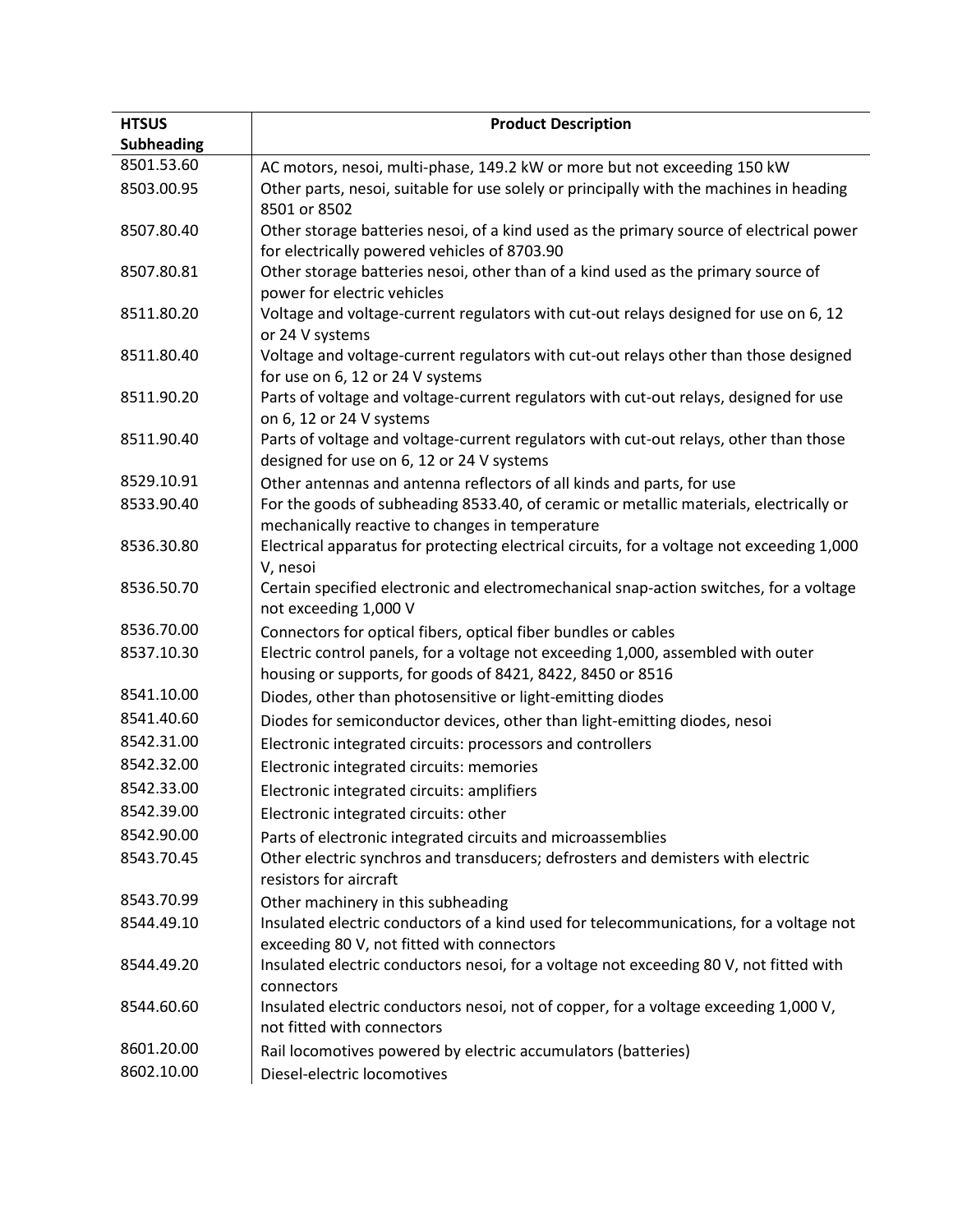| <b>HTSUS</b><br><b>Subheading</b> | <b>Product Description</b>                                                                                                                  |
|-----------------------------------|---------------------------------------------------------------------------------------------------------------------------------------------|
| 8605.00.00                        | Railway or tramway passenger coaches and special purpose railway or tramway                                                                 |
|                                   | coaches, not self-propelled                                                                                                                 |
| 8606.10.00                        | Railway or tramway tank cars and the like, not self-propelled                                                                               |
| 8606.30.00                        | Railway or tramway self-discharging freight cars (o/than tank cars or insulated/refrig.                                                     |
|                                   | freight cars), not self-propelled                                                                                                           |
| 8606.91.00                        | Railway or tramway freight cars nesoi, closed and covered, not self-propelled                                                               |
| 8606.92.00                        | Railway or tramway freight cars nesoi, open, with nonremovable sides of a height<br>over 60 cm, not self-propelled                          |
| 8606.99.01                        | Railway or tramway freight cars nesoi, not self-propelled                                                                                   |
| 8607.11.00                        | Parts of railway/tramway locomotives/rolling stock, truck assemblies for self-<br>propelled vehicles                                        |
| 8607.19.03                        | Parts of railway/tramway locomotives/rolling stock, axles                                                                                   |
| 8607.19.30                        | Parts of railway/tramway locomotives/rolling stock, parts of truck assemblies for non-<br>self-propelled passenger coaches or freight cars  |
| 8607.30.10                        | Parts of railway/tramway locomotives/rolling stock, hooks and other coupling devices,<br>buffers, pts thereof, for stock of 8605 or 8606    |
| 8607.30.50                        | Parts of railway/tramway locomotives/rolling stock, hooks and other coupling devices,<br>buffers, pts thereof, for stock of 8601 to 8605    |
| 8609.00.00                        | Containers (including containers for transport of fluids) specially designed and<br>equipped for carriage by one or more modes of transport |
| 8701.20.00                        | Road tractors for semi-trailers                                                                                                             |
| 8701.30.50                        | Track-laying tractors, not suitable for agricultural use                                                                                    |
| 8701.91.10                        | Other tractors of engine power <18kW, for agricultural use                                                                                  |
| 8701.91.50                        | Other tractors of engine power <18kW, not for agricultural use                                                                              |
| 8701.92.10                        | Other tractors of engine power => 18kW but < 37kW, for agricultural use                                                                     |
| 8701.92.50                        | Other tractors of engine power => 18kW but < 37kW, not for agricultural use                                                                 |
| 8701.93.10                        | Other tractors of engine power => 37kW but < 75kW, for agricultural use                                                                     |
| 8701.93.50                        | Other tractors of engine power => 37kW but < 75kW, not for agricultural use                                                                 |
| 8701.94.10                        | Other tractors of engine power => 75kW but < 130kW, for agricultural use                                                                    |
| 8701.94.50                        | Other tractors of engine power => 75kW but < 130kW, not for agricultural use                                                                |
| 8701.95.10                        | Other tractors of engine power >130kW, for agricultural use                                                                                 |
| 8701.95.50                        | Other tractors of engine power >130kW, not for agricultural use                                                                             |
| 8704.90.00                        | Mtr. vehicles for transport of goods, o/than w/compress. ign. or spark ign. recip.<br>piston engine, nesoi                                  |
| 8705.10.00                        | Mtr. vehicles (o/than for transport of persons or of goods), mobile cranes                                                                  |
| 8705.20.00                        | Mtr. vehicles (o/than for transport of persons or of goods), mobile drilling derricks                                                       |
| 8705.90.00                        | Mtr. vehicles (o/than for transport of persons or of goods), special purpose motor<br>vehicles nesoi                                        |
| 8711.10.00                        | Motorcycles (incl. mopeds) and cycles, fitted w/recip. internal-combustion piston<br>engine w/capacity n/o 50 cc                            |
| 8711.60.00                        | Motorcycles (incl. mopeds) and cycles, w/electric motor for propulsion                                                                      |
| 8711.90.01                        | Motorcycles (incl. mopeds) and cycles, nesoi                                                                                                |
| 8901.30.00                        | Vessels, designed for the transport of goods, refrigerated vessels (o/than tankers)                                                         |
|                                   |                                                                                                                                             |